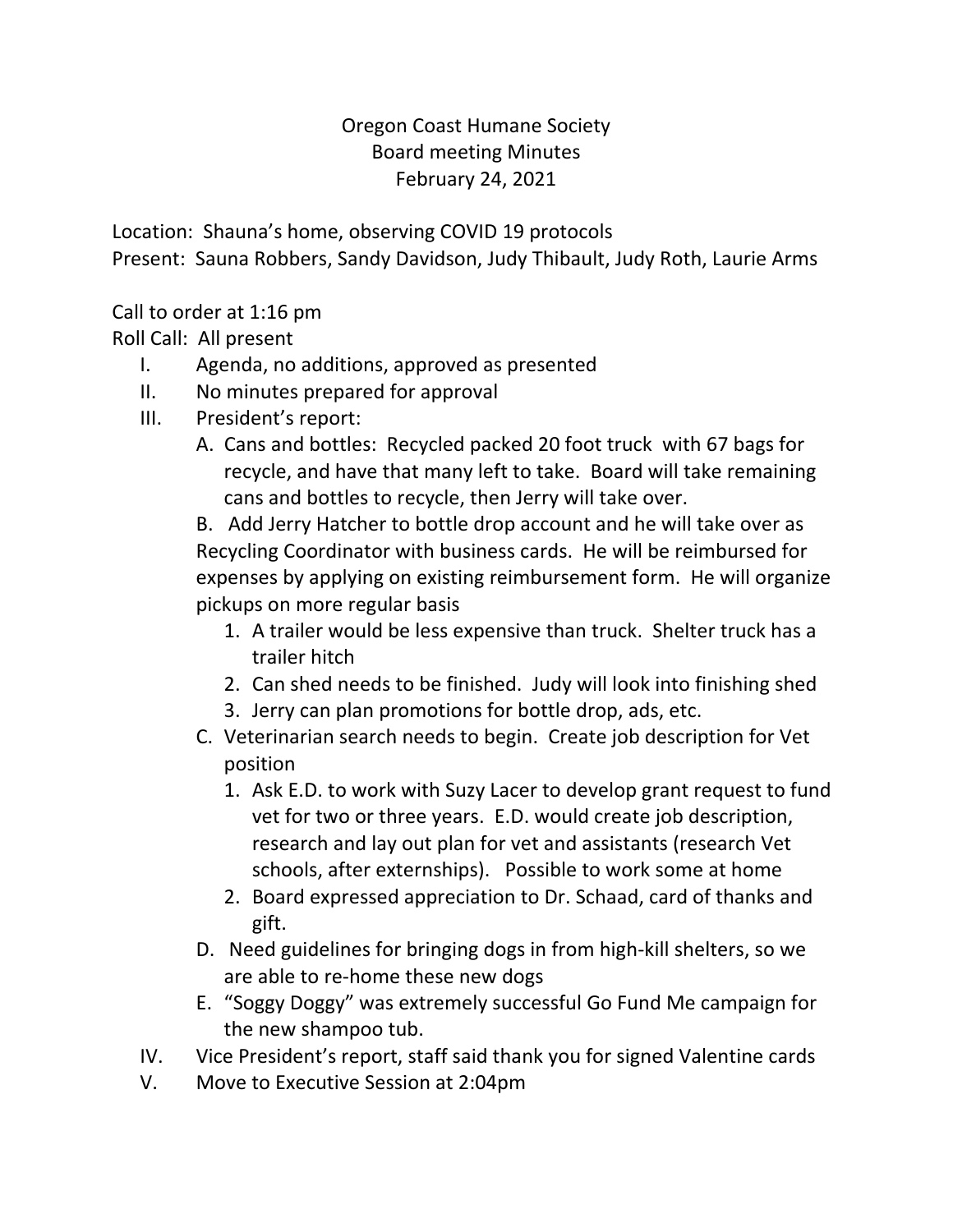## Oregon Coast Humane Society Board Meeting Minutes Feb. 24, 2021 (cont.)

- VI. Return from Executive Session at 2:15
- VII. Treasurer's Report
	- A. Accessed Budget from accountant for the past 5 years
	- B. Estate Sales no longer referred from Wobbe, we may continue running our own.
	- C. Discussion on reviewing bequests and future bequests.
	- D. Business accounts follow-up, Burn's and Mini Pet Mart
		- 1. 'Paws for a cause'? Do we need to change name?
		- 2. Names should be on our web site for advertisement
		- 3. Logos and acknowledgment on newsletters and FB
		- 4. Ask E.D. about budget during the first 3 months
	- E. Land Lease discussed
		- 1. Need the contractors to supply county with a sketch of what we propose to do in expansion.
		- a. Need to have a planning session for ideas to be sketched out.
		- 2. Surveyor said we need to talk to the lease manager and get preliminary permission from county commissioners for expansion. Then we get a survey.
		- 3. Contractors are working inside, then we will want to begin expanding the footprint, medical expansion, slab for free standing building, driveway along side and into back. Need easement across front for existing driveway.
		- 4. Discussion about adding a dog run area, in the back or side behind the fence. Also, pole barn discussed, Memorial area and front.
		- 5. Extend lease to 2094, lease presently exists until 2044. We have proven ourselves to be a valuable asset to the community, and plan to continue.
		- 6. Treasurer has agreed to continue forward with lease and property extension and expansion. This includes management of paperwork and records.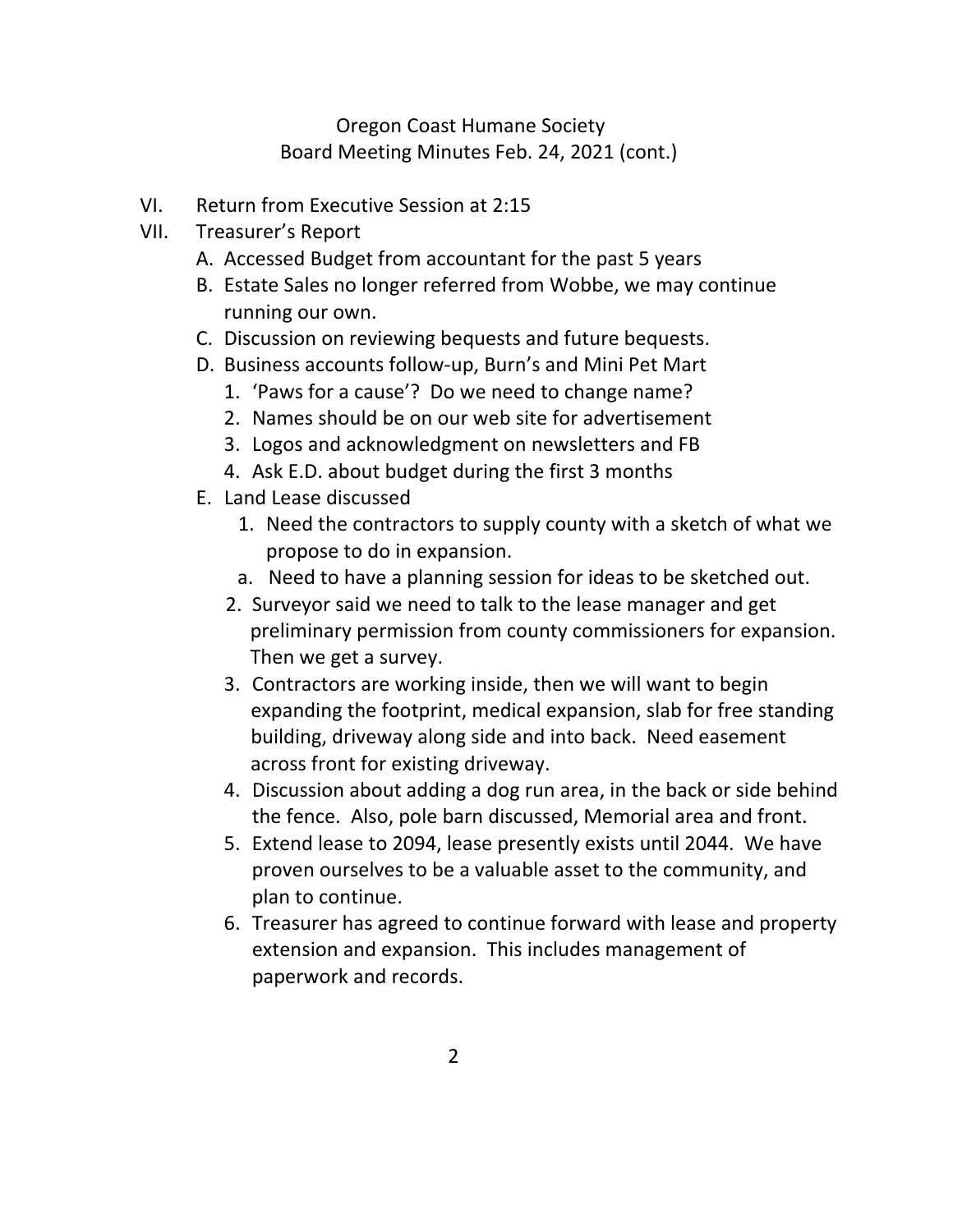## Oregon Coast Humane Society Board Meeting Minutes Feb 24, 2021 (cont.)

- VIII. Secretary's report
	- A. Corporate Resolution #006-2021 was created and presented for Board signatures, designating Sandy Davidson as the contact person in matters relating to the expansion and extension of the lease agreement currently in place with Lane county on behalf of the OCHS organization.
- IX. Election cycle starts March 1, 2021
	- A. There will be one position open for re-election
	- B. Discussion about seven positions on Board. Presently have five.
	- C. Nominations will be open March 1,2021. We will use same nomination forms. Selection will be three nominees
	- D. By-laws call for nominating committee, President, Vice President and one more member to evaluate nominees. Selection of three.
	- E. Nominations must be in by May 1, on June 1 election is done, and on July 1, new Board is seated.
	- F. Nomination forms will be available on web page, nominees must be members in good standing by March 1, 2021.
- X. Board member report
	- A. Easter Seal employee in training as receptionist at shelter. Waiting for Easter Seal employee for Thrift Store
	- B. Plans to share first 3 days with new Executive Director, help acquaint her with staff and system, lunch for all, visit to Thrift Store for same. Board Member Mon, Pres. Tues, Secty. Wed, V. Pres. Thurs.
	- C. New garage and covered areas, and fencing plans for Thrift Store
	- D. Discussion and review about new procedures for Thrift Store.
	- E. "In- Service Manual" will be reviewed and signed by employees upon changes. OSHA, COVID changes
	- F. New 'Incident Form' will be used and kept in incident report book, humans and animals, to report injuries, unusual occurances, etc., 3-page report. Part of Quality Assurance
	- G. Employee Conduct Policy for employees to sign
	- H. Communicable Disease Policy for employees files
	- I. Animal Infectious Disease protocols to be understood by staff.
	- J. Signs, PPE, UV light? E.D. or vet may decide on implementation 3